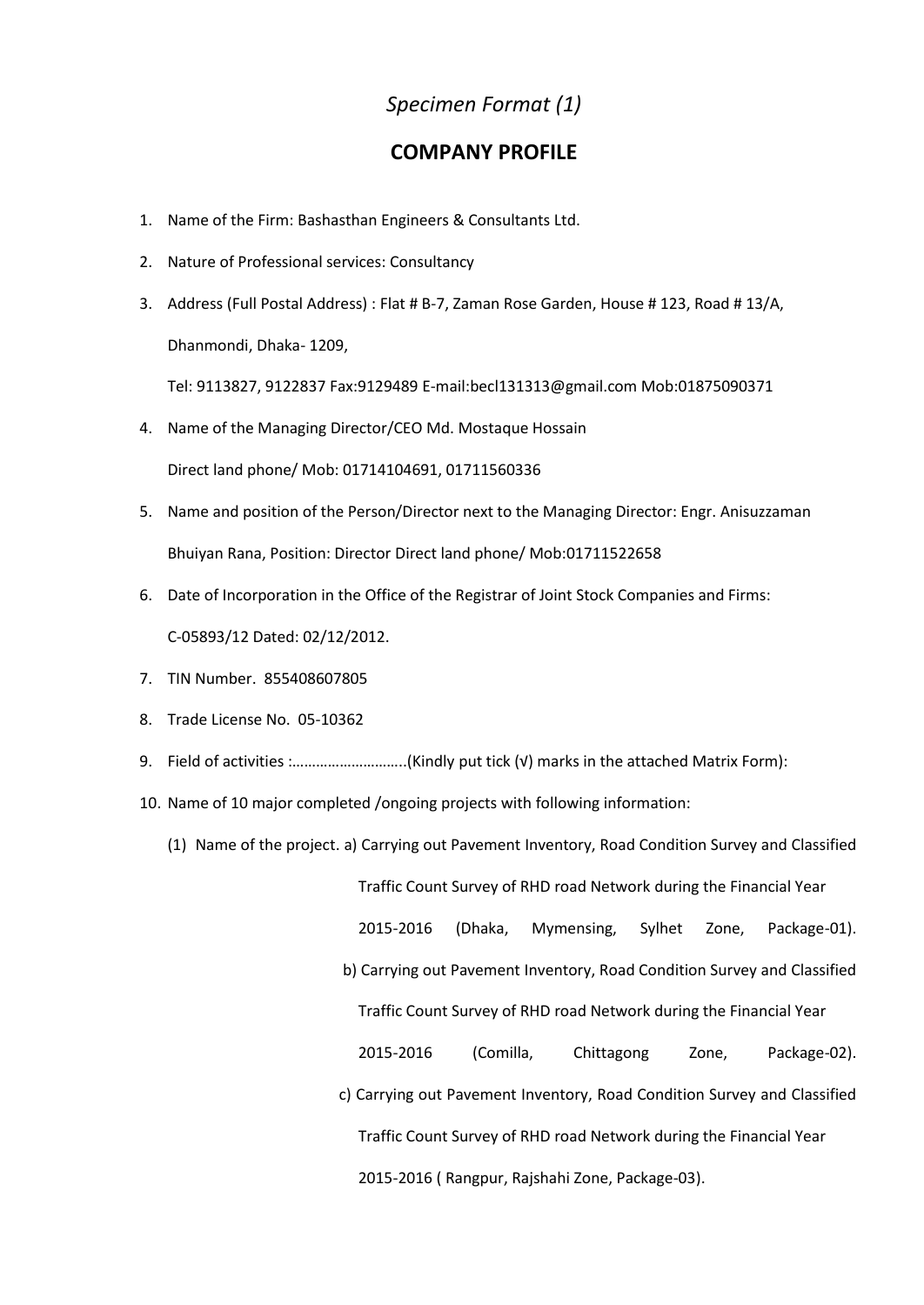d) Carrying out Pavement Inventory, Road Condition Survey and Classified Traffic Count Survey of RHD road Network during the Financial Year

2015-2016 (Khulna, Barisal, Gopalgong Zone, Package-04).

- (2) Nature of the project. Consultancy.
- (3) Nature of services performed by the Member-Firms
- (4) Duration and Date of completion. 3 Months. 21-07-2016.
- (5) Name of the Employer. Roads & Highway Department (RHD).
- (6) Volume of the project. Tk. 3,56,67,500.00

*\* You may use additional papers, if required.*